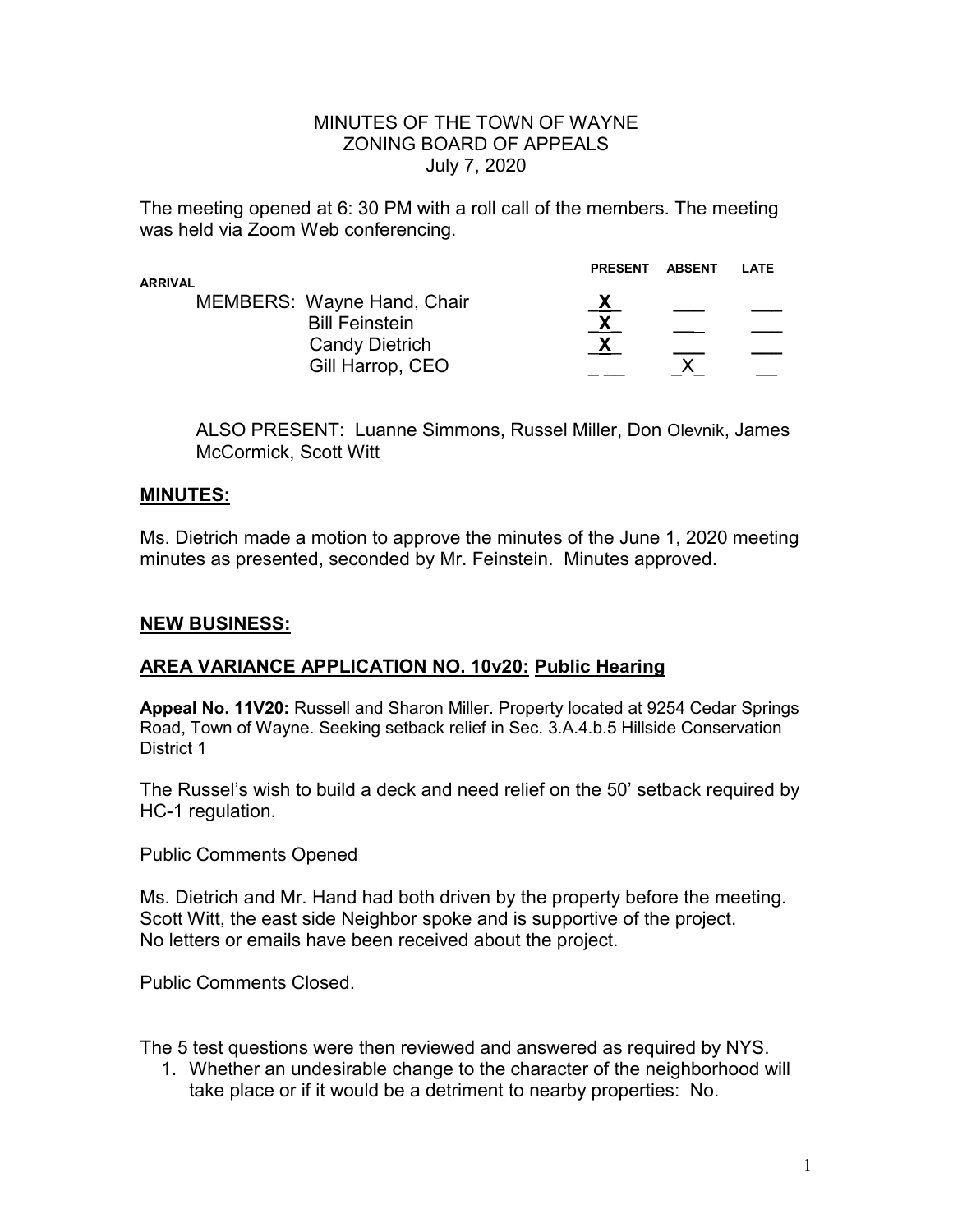- 2. Whether benefit sought by applicant can be achieved by a feasible alternative to the variance: No
- 3. Whether the requested variance is substantial: No
- 4. Would the variance have an adverse impact on the physical or environmental conditions in the neighborhood: No.
- 5. Whether the alleged difficulty was self-created: yes.

Ms. Dietrich made a motion, seconded by Mr. Feinstein to grant relief of 6'5" on the west side setback and build according to the plans submitted on 6/13/2020. The motion was unanimously approved.

**Appeal No. 12V20:** Don Olevnik. Property located at 9785 Fairs Oaks Road, Town of Wayne. Seeking expansion of a non-conforming structure Section 3.A.4.b.5 LR3.

Mr. Olevnik proposes to build a new deck on his home. There are no setback issues. Approval needed for a pre-existing, non-conforming structure.

Public Comments were opened. There were no comments or letters. Public Comments Closed

The 5 test questions were then reviewed and answered as required by NYS.

- 1. Whether an undesirable change to the character of the neighborhood will take place or if it would be a detriment to nearby properties: No.
- 2. Whether benefit sought by applicant can be achieved by a feasible alternative to the variance: No
- 3. Whether the requested variance is substantial: No
- 4. Would the variance have an adverse impact on the physical or environmental conditions in the neighborhood: No
- 5. Whether the alleged difficulty was self-created: yes.

Mr. Feinstein made a motion to approve the request. Ms. Dietrich seconded. The Motion to building of a 14x28 deck according to the plan submitted 6/13/2020 was approved.

**Appeal No. 13V20:** James McCormick. Property located at 13171 St Rt 54, Town of Wayne. Seeking to alter or expand a non-conforming structure Sec. 3.A.4.b.5 LR-1

Mr. McCormick desires to change the roof line of his cottage, re-roof, and add a 4x5 utilities/furnace room to the house so that the furnace can be relocated from the crawlspace of the structure. There are safety concerns as it is a gas furnace. He is seeking 3 feet of setback relief.

Public Comments Opened. There we no letters received about the project. Public Comments Closed.

Ms. Dietrich made a motion, seconded by Mr. Feinstein to grant relief of 3' on the North side setback and build according to the plans submitted on 6/23/2020. The motion was unanimously approved.